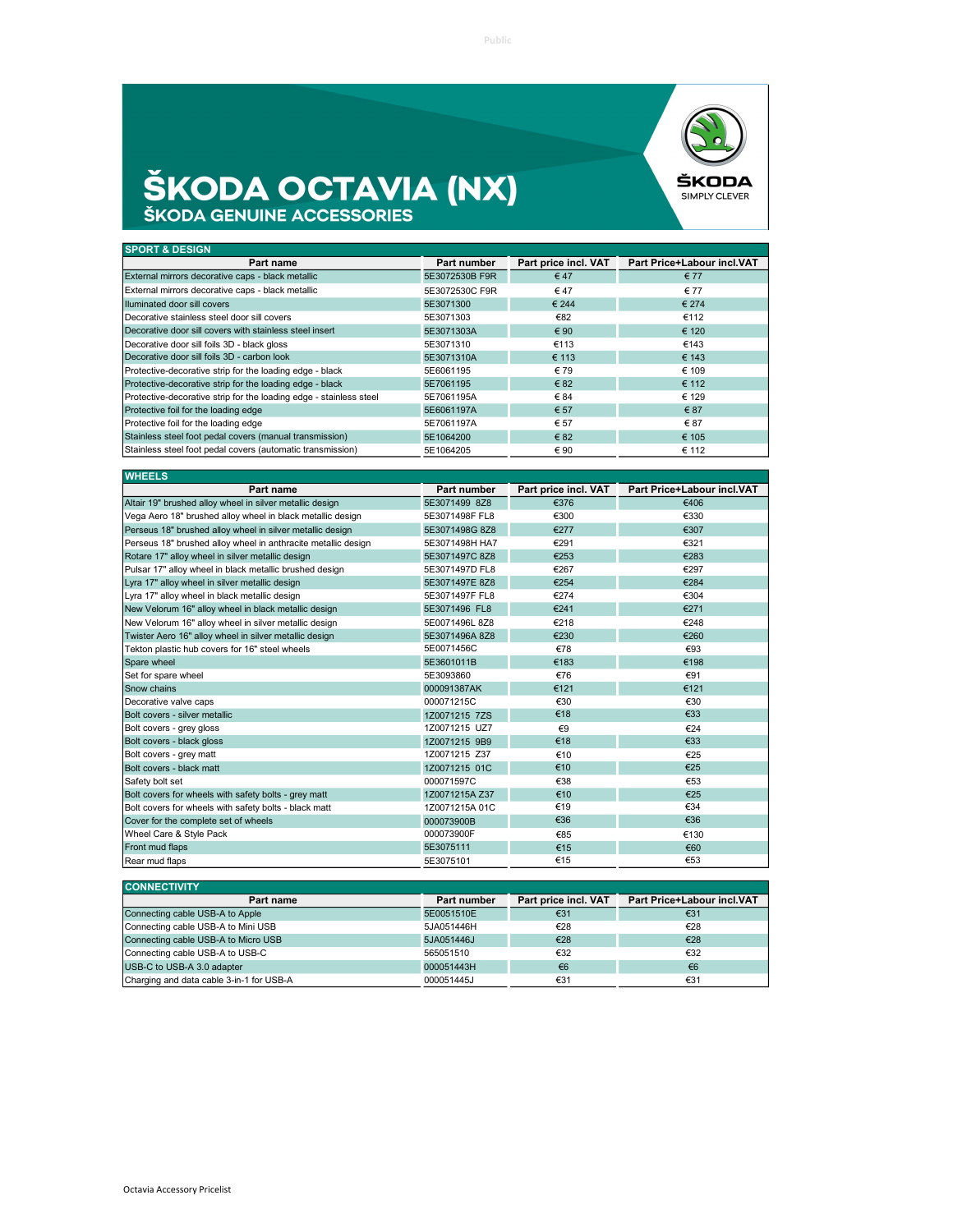| <b>COMFORT &amp; UTILITY</b>                       |                |                      |                            |
|----------------------------------------------------|----------------|----------------------|----------------------------|
| Part name                                          | Part number    | Part price incl. VAT | Part Price+Labour incl.VAT |
| Smart Holder - adapter                             | 3V0061128      | €10                  | €13                        |
| Smart Holder - hook                                | 3V0061126      | €5                   | €9                         |
| Smart Holder - hanger                              | 3V0061127      | €26                  | €30                        |
| Smart Holder - multimedia holder                   | 3V0061129      | €24                  | €28                        |
| Comfort Pack L                                     | 000061122D     | €77                  | €92                        |
| <b>Entertainment Pack</b>                          | 000061122K     | €50                  | €110                       |
| Interior LED reading lamp                          | 000069690L     | €36                  | €51                        |
| Multimedia holder                                  | 000051435AK    | €17                  | €32                        |
| Ashtray to the cup holder                          | 000061142B     | €15                  | €30                        |
| Bin for door panel - black                         | 5JA061107 9B9  | €16                  | €31                        |
| Bin for doo panel - beige                          | 5JA061107 WC4  | €18                  | €33                        |
| Umbrella                                           | 000087600G 9B9 | €36                  | €36                        |
| Lid funnel for windscreen-washer reservoir         | 000096706      | €5                   | €5                         |
| Trapezium ice scraper                              | 000096010E     | €4                   | €19                        |
| <b>Brush</b>                                       | 000096011      | €13                  | €28                        |
| Foldable snow shovel                               | 5L0099320      | €66                  | €66                        |
| Ski sack                                           | 000050515D     | €148                 | €148                       |
| Portable coffee maker                              | 000069641C     | €304                 | €304                       |
| Thermo-electric cooling box - 15 I                 | 5L0065400      | €213                 | €228                       |
| Thermo-electric cooling box - 20 I                 | 000065400G     | €369                 | €384                       |
| Textile foot mats - Standard (RHD)                 | 5E8061404      | €58                  | €73                        |
| Textile foot mats - Prestige (RHD)                 | 5E8061270      | €74                  | €89                        |
| Textile foot mats - Prestige - double nubuck (RHD) | 5E8061270A     | €73                  | €88                        |
| Foot rest "Lounge Step"                            | 000061141A     | €97                  | €112                       |
| All-weather interior mats - grey lettering (RHD)   | 5E8061500      | €44                  | €59                        |
| All-weather mat over the tunnel                    | 5E3061580      | €10                  | €25                        |
| Netting system - black                             | 5E7065110      | €95                  | €110                       |
| Netting system - grey                              | 5E7065110A     | €100                 | €115                       |
| Netting system - black                             | 5E7065110B     | €56                  | €71                        |
| Double-sided boot mat                              | 5E6061163      | €90                  | €105                       |
| Double-sided boot mat                              | 5E7061163      | €92                  | €107                       |
| Double-sided boot mat                              | 5E7061163A     | €89                  | €104                       |
| Fold-out boot mat                                  | 5E6061210      | €115                 | €130                       |
| Fold-out boot mat                                  | 5E7061210      | €119                 | €134                       |
| Fold-out boot mat                                  | 5E7061210A     | €116                 | €131                       |
| Rubber boot mat                                    | 5E6061162A     | €50                  | €65                        |
| Rubber boot mat                                    | 5E7061162A     | €50                  | €65                        |
| Plastic boot dish                                  | 5E6061162      | €124                 | €139                       |
| Plastic boot dish                                  | 5E7061162      | €124                 | €139                       |
| ALU partition for plastic boot dish                | 565017254      | €52                  | €67                        |
| Sliding dividing element                           | 000017254A     | €15                  | €30                        |
| Boot bag                                           | DMK770003      | €60                  | €60                        |
| Universal fixing element                           | 6V0061104      | €15                  | €15                        |
| Multifunctional pocket                             | 5E6061103      | €77                  | €92                        |
| Multifunctional pocket                             | 5E7061103      | €78                  | €93                        |
| Trunk grille (transverse)                          | 5E7017221      | €251                 | €341                       |
| Trunk grille (longitudinal)                        | 5E7017222      | €264                 | €339                       |
| License plate pad                                  | KEA075004      | €2                   | €17                        |
|                                                    |                |                      |                            |

| <b>TRANSPORT</b>                                       |             |                      |                            |
|--------------------------------------------------------|-------------|----------------------|----------------------------|
| Part name                                              | Part number | Part price incl. VAT | Part Price+Labour incl.VAT |
| Basic roof rack                                        | 5E6071126   | €264                 | €279                       |
| <b>Transverse roof rack</b>                            | 5E7071151   | €248                 | €263                       |
| Roof rack sack                                         | 000071156   | €46                  | €61                        |
| Lockable ski and snowboard box - silver / 380 l        | 5L6071175   | €510                 | €525                       |
| Lockable ski and snowboard box - black / 380 l         | 5L6071175A  | €510                 | €525                       |
| Lockable ski and snowboard box - white / 380 L         | 5L6071175B  | €504                 | €519                       |
| Lockable ski and snowboard box - silver / 400 l        | 000071175C  | €886                 | €901                       |
| Lockable ski and snowboard box - black / 400 l         | 000071175D  | €904                 | €919                       |
| Lockable ski or snowboard rack with aluminium profile  | 000071129AA | €198                 | €213                       |
| Lockable bicycle rack with aluminium profile           | 000071128P  | €187                 | €202                       |
| Lockable bicycle rack with steel profile               | 000071128D  | €106                 | €121                       |
| Adapter (from the 13-pin to the 7-pin socket)          | EAZ000001A  | €19                  | €19                        |
| Bicycle carrier for a tow bar (RHD) - 2 bikes capacity | 000071105C  | €517                 | €532                       |
| Bicycle carrier for a tow bar (RHD) - 3 bikes capacity | 000071105Q  | €750                 | €765                       |